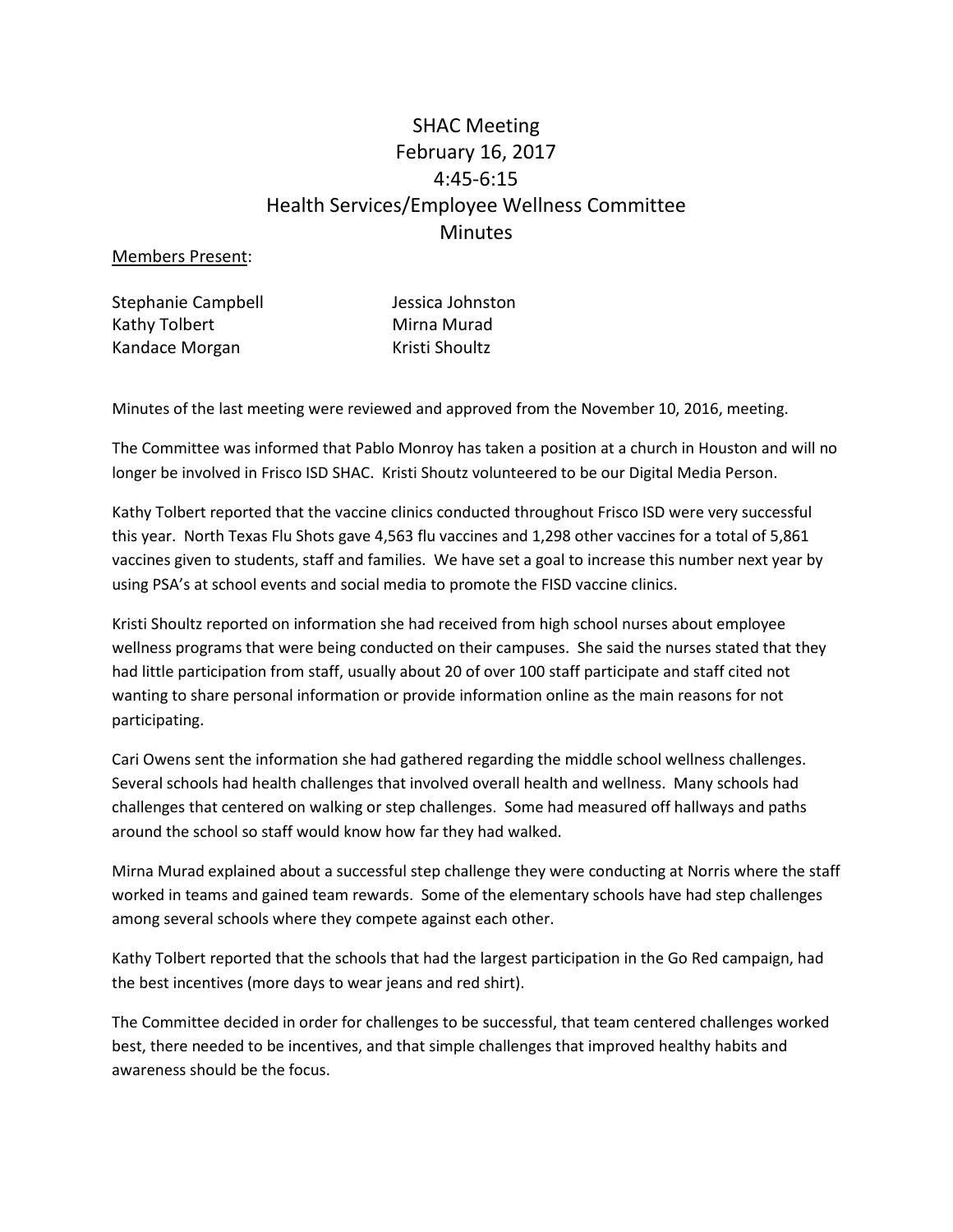The Committee will work to develop a list of wellness challenges that campuses can choose from which would include details on how to run the challenges, videos and incentives. We will tie these challenges to the monthly health awareness topics where appropriate.

The Health and Employee Wellness Committee will also work with the other committees who are looking at an award system for campuses to make sure the criteria include an Employee Wellness component.

Next meeting:

Thursday, April 20, 2017 4:45-6:15 pm CTE Center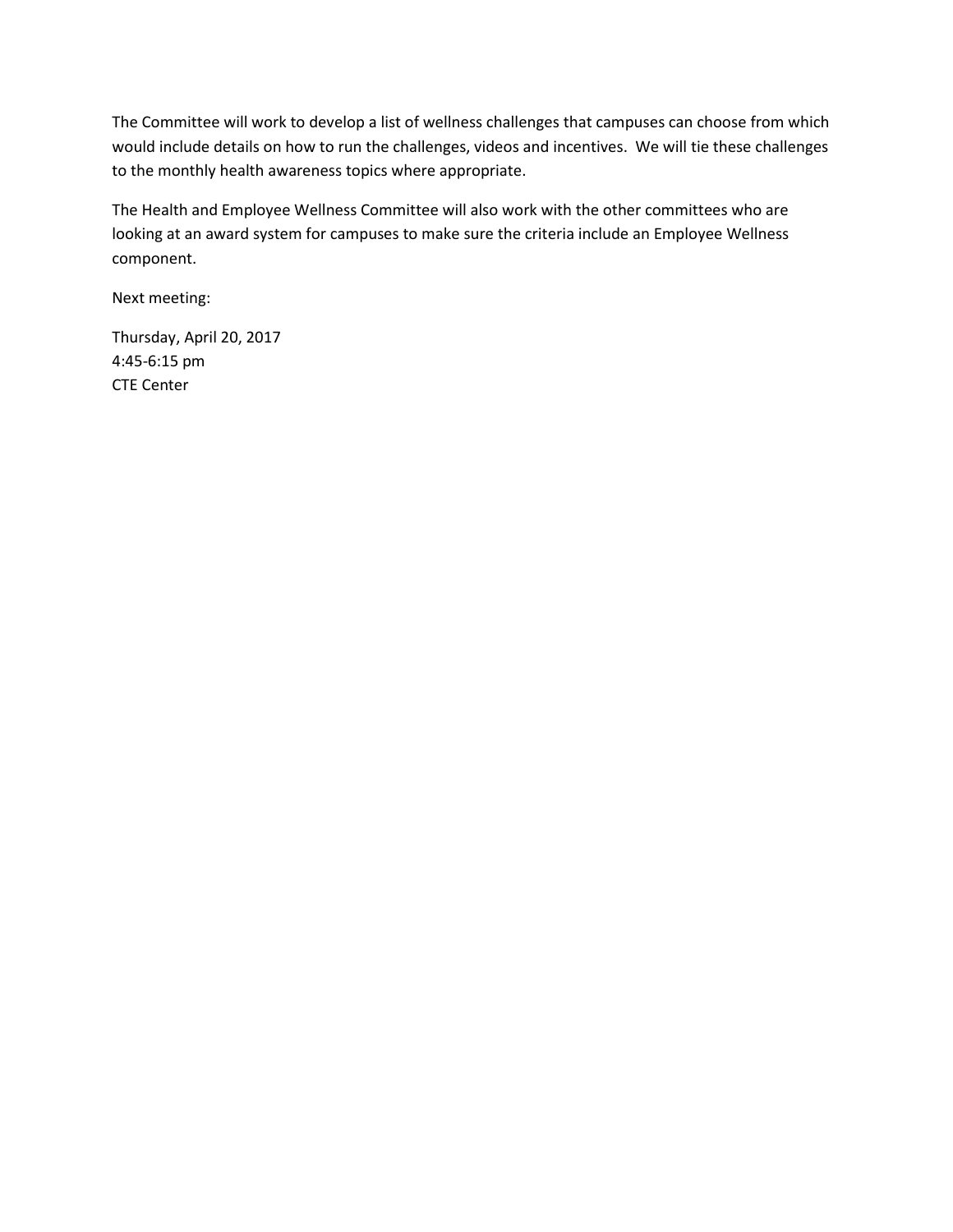School Health Advisory Council Meeting Counseling & Psychological Services/Social & Emotional Committee February 16, 2017 4:45 – 6:15 PM

Present: James Caldwell, Patti Wilson, Debbie Weisenbeck, Amy Kreins, Alka Jwala, Vikas Amara, Josh Rubio, Axum Taylor

James Caldwell shared the results of the Staff Survey highlighting the areas where staff stress is high. One area with high results was the question related to stress caused by not having enough time to get everything done (46.41% marked a lot of stress on this question). Committee discussed how survey results will be used to address the stress and anxiety experienced by educators; The Happiness Challenge based from Shawn Achor's research is designed to provide FISD educators with healthy ways to cope with stress and anxiety. The Happiness Challenge, which will take place in April, will encourage campuses to address stress and anxiety during their March Staff Meeting. FISD is also taking The Happiness Challenge to the community by meeting with PTA groups, faith-based leaders, and health and wellness entities.

James Caldwell shared the results of the  $8<sup>th</sup>$  and  $11<sup>th</sup>$  grade Safe Schools Surveys. He reaffirmed that students learn best if social/emotional needs are met per Maslow's Hierarchy of Needs. Surveys reveal that students feel stressed due to grades; those reporting C's and F's reveal a higher possibility for depression and are less likely to be involved in extracurricular activities, less likely to say they have a positive relationship with an adult at school, more likely to say that students at school do not treat each other fairly, and more likely to say that they do not feel like they belong at school. Survey results reveal that students in extracurricular activities tend to be make better grades, enjoy school more, have more friends, feel more capable, feel more respected, be more optimistic, have more positive views of the school, feel safer and less likely to use drugs than students who are not involved in extracurricular activities. However, students in 3 or more extracurricular activities begin to show signs that the pressure might be getting to them. Percentage of students who know how to report decreased significantly due to the elimination of the Frisco ISD app; advertising is needed for the [www.choosetocare.com](http://www.choosetocare.com/) reporting method.

Josh Rubio, Liberty student ambassador, and Vikas Amara, Heritage student representative, shared a few ideas for addressing stress in the classroom. Mr. Caldwell suggested that the student ambassadors create a classroom meeting to address student and teacher stress. Other ideas shared by committee members were helping others focus on what a person can control versus what a person cannot control, asking staff to brainstorm healthy ways for individuals to cope with daily stressors, providing brain breaks in schools for staff and students to meditate, and getting The Happiness Challenge out among the community.

Committee members had questions about the Ambassador program; Mr. Caldwell explained the purpose of the program and the qualifications needed to become an ambassador. It was determined that we need to do a better job of advertising the Ambassador program on the individual campuses. Student representatives suggested that a video about the Ambassador program would be most effective. Josh Rubio shared a project at Liberty for helping others experience gratitude; a bulletin board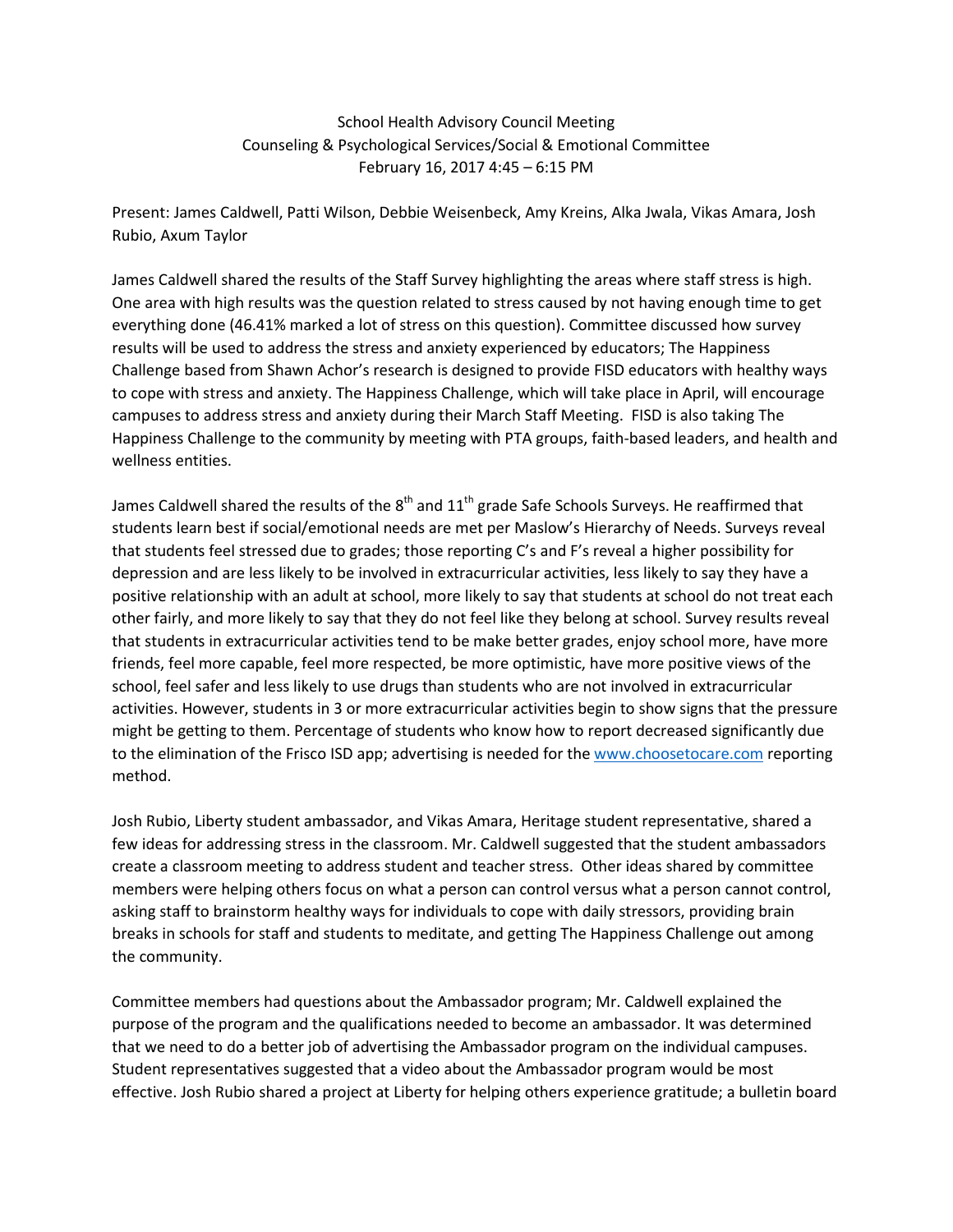was created with sayings such as "You're smile made my day" with instructions for individuals to take what you need and pass it on. Staff and students are encouraged to post notes for others to take with the idea that the board will recycle itself.

Vikas Amara reported the Counseling & Psychological Services/Social & Emotional Committee findings to the other SHAC committees.

Next meeting on April 20, 2017 at the CTE Center, C105 & C106 4:45 – 6:15 PM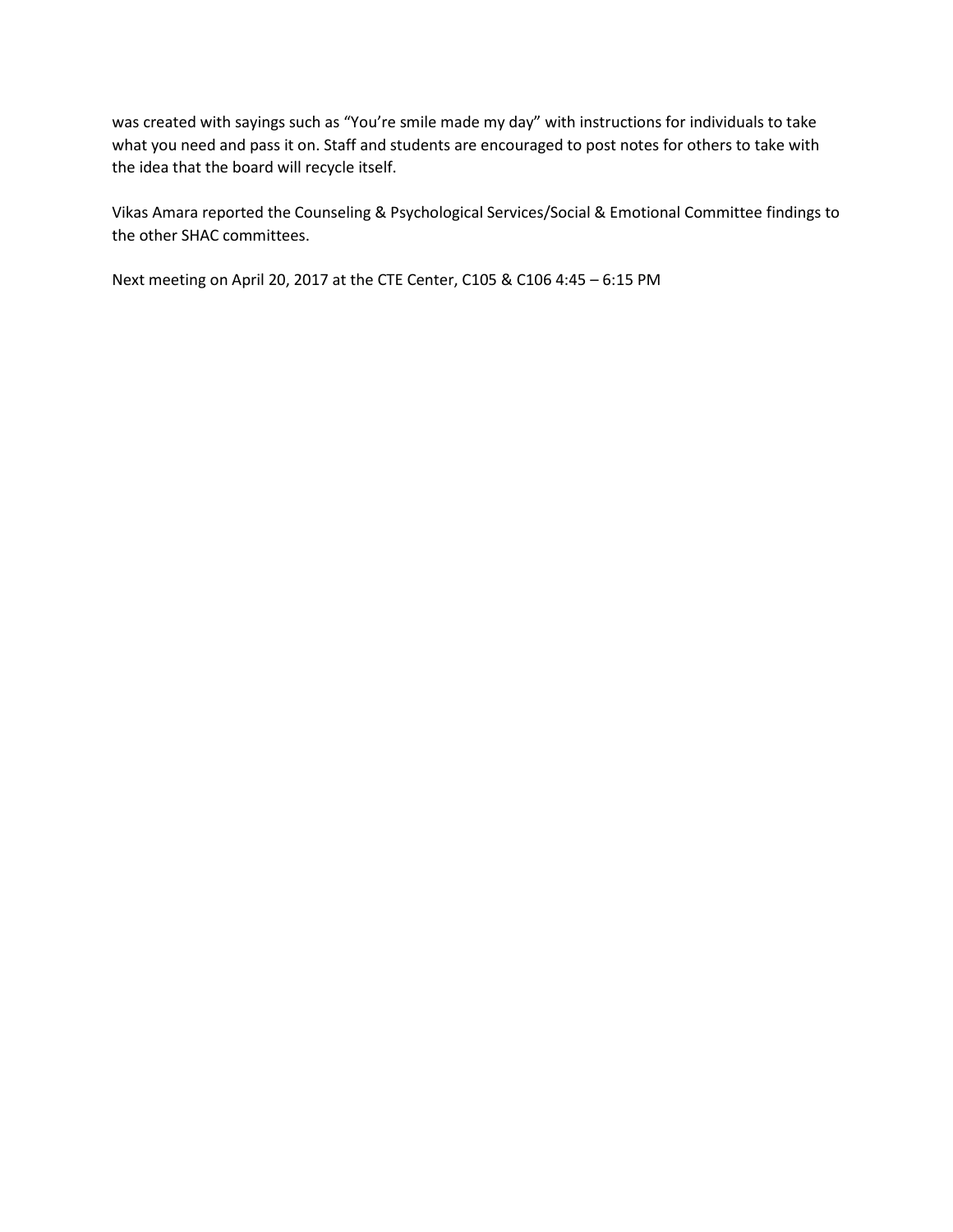# **Notes from the School Health Advisory Council meeting on February 16, 2017**

4:45 – Meeting was called to order.

4:50 – The committees went off to work separately.

5:45 – James Caldwell discussed "The Happiness Challenge" that the community will be doing in April.

5:50 – The Council came back together and each committee reported what they were working on. The other committees were given the opportunity to comment or ask questions of the reporting committee.

6:08 – Meeting was adjourned.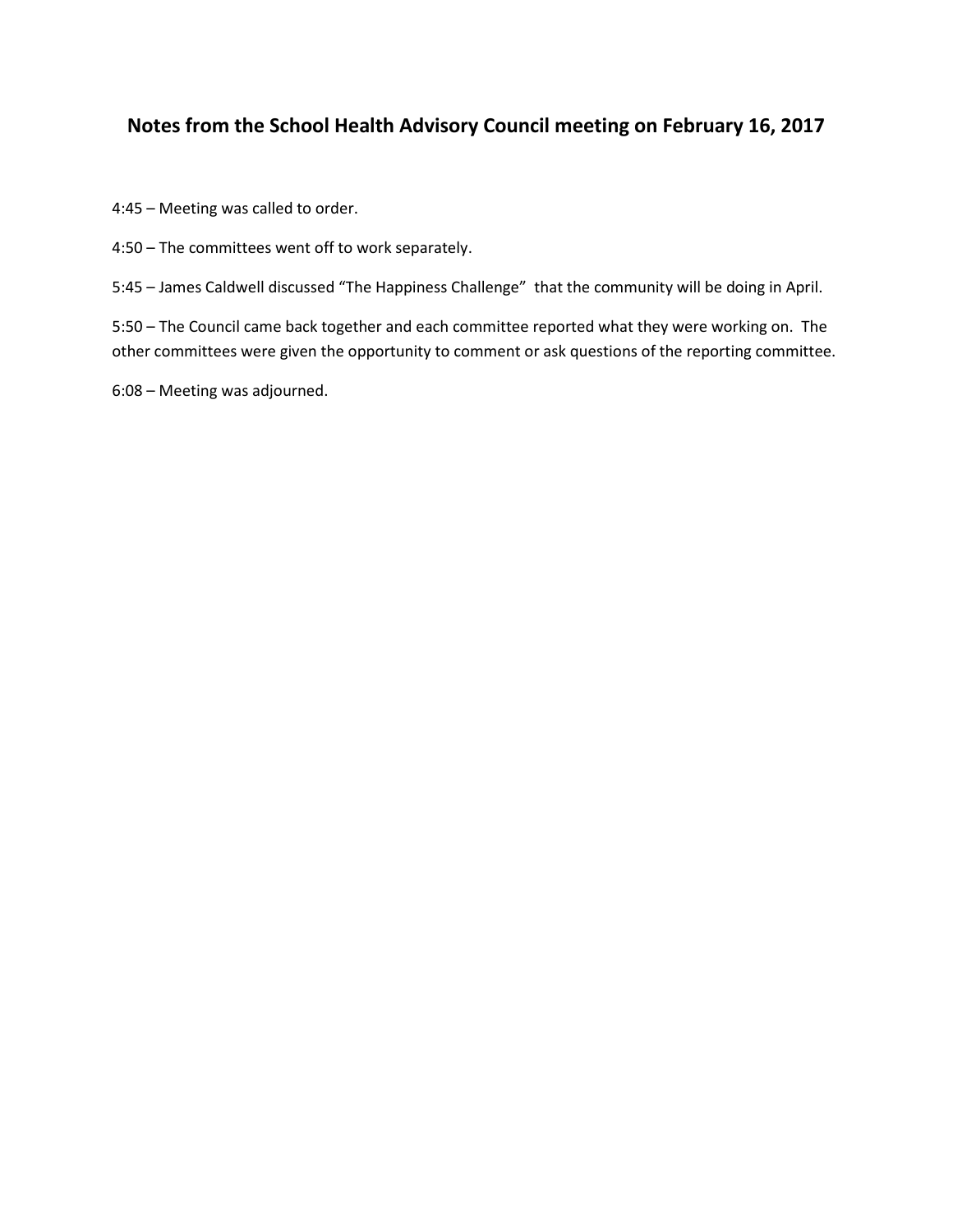Notes from February 16, 2017 Family Engagement and Community Involvement committee meeting

Members present:

Brenda Berry Karen Kaighan Myrna Rodriquez Tonya Rajabi William Solari

#### **Public Service Announcements**

- The committee watched the two Public Service Announcements (PSAs) that have the Frisco I.S.D. banner at the beginning and the end.
- The committee previewed three PSAs from SAMHSA and decided to have the Frisco I.S.D. banner placed on all of them.
- The recommendation is to send only the "Mom's Thoughts" and "Talk. They Hear You" spots to the Cinemark Frisco Square theatre.
- The committee wants the PSAs to be shown during weekly TV broadcasts time on campuses.
- The PSAs will begin to be shown prior to various district events.

## **Inserts for Programs at Fine Arts Events**

- The committee is trying to obtain a sample of the insert from J.J. Pearce high school.
- The design will be a half sheet, front and back printing.
- The information will be parent focused and attempt to take the stigma off of mental health issues.
- Topics will include: Health & Wellness, Nutrition, Substance Abuse Prevention, Parenting Tips, Stress Relieving Tips, and Behavioral Health as well as others
- The information will include websites where parents can find more information on the topic.
- The leaflets will also advertise upcoming district events pertaining to health and wellness.

#### **Update on Social Media and Technology**

- Twitter, the district website, Facebook page, and print advertising was used to promote the latest parenting series "The Price of Privilege"
- The event had approximately 350 attendees, when previous ones had between 75-100 attendees
- The presentation can be viewed on the website and as of February  $13<sup>th</sup>$  it had been viewed 275 times.
- Although there is no direct evidence that social media and marketing was the reason for the increased attendance at the event, the committee unanimously voted to continue using these mediums to advertise district events.

#### **Ideas for next year**

• The committee discussed ways to transition from the current year to next year so that the momentum and ideas of this year's committee will not be slowed down.